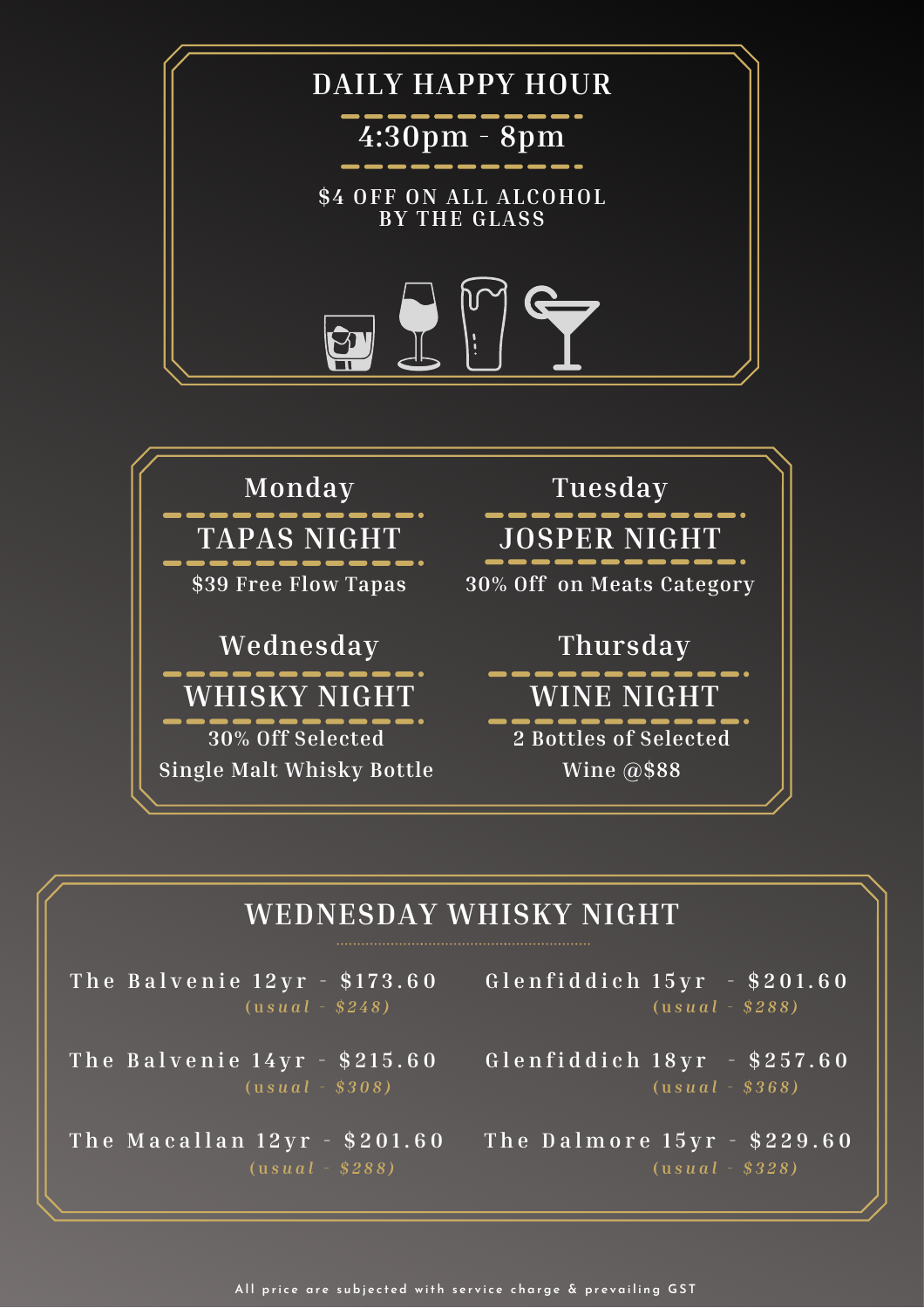#### **BEER**

|                             | Glass               | <b>Tower</b> |
|-----------------------------|---------------------|--------------|
| Carlsberg                   | 14                  | 78           |
| Kronenbourg Blanc           | 15                  | 85           |
| Asahi Kuronama              | 17                  |              |
|                             |                     |              |
|                             |                     |              |
|                             | Bottle / Can Bucket |              |
| <b>Guinness Draught</b>     | 13                  |              |
| Asahi Super Dry             | 12                  | 55           |
| <b>Somersby Apple Cider</b> | 13                  | 60           |

## **WINE BY GLASS**

**Please Refer To Our Wine Menu**

## **MOCKTAILS**

| The Maltails<br>American Malt, Tea, Ginger Honey              | 12 |
|---------------------------------------------------------------|----|
| <b>Baby Espresso Martini</b>                                  | 12 |
| Coffee Liqueur, Espresso, Milk<br><b>Grapefruit Spritz</b>    | 11 |
| Grapefruit Juice, Lime Juice, Grenadine, Sprite<br>Passionate |    |
| Passion Fruit, Mint, Lemon, Soda                              |    |

# **FIZZY / JUICE / H2O**

| Coke, Coke Zero, Sprite, Ginger Ale, | 6              | bourbon, sugar, bitters                            |    |
|--------------------------------------|----------------|----------------------------------------------------|----|
| Tonic, Soda                          |                | Negroni                                            | 20 |
| Apple, Orange, Cranberry,            | 7              | Botanist Gin, Campari, Vermouth                    |    |
| Pineapple, Lime                      |                | Hemingway Daiquiri                                 | 18 |
| Acua Panna / San Pellegrino (500ml)  | 8              | Rum, Lemon & Grapefruit Juice, Maraschino          |    |
| <b>COFFEE</b>                        |                | The Winery Sangria<br>Tinto (Red) / Blanca (White) |    |
| Espresso / Long Black                | $\overline{5}$ | And The Martinis Goes To                           | 17 |
| Latte / Cappucino / Macchito         | 6              | Classic / Lychee / Espresso                        |    |
| ADD on Espresso Shot                 | $\overline{2}$ |                                                    |    |
| Tea                                  | 6              |                                                    |    |

#### **Earl Grey / Chamomile / Peppermint / English Breakfast**

## **HOUSEPOUR SPIRITS**

**Gin, Vodka, Rum, Tequila, Bourbon, Whisky 13**

#### **COCKTAILS**

| <b>Aperol Spritz</b><br>Aperol, Cava, Orange                                     | 16 |
|----------------------------------------------------------------------------------|----|
| French 75<br>Gin, Lemon Juice, Cava                                              | 18 |
| Old pal<br>Bulleit Rye, Noilly Prat, Campari                                     | 21 |
| Tommy's Margarita<br>Milagro tequila, Agave, Lime, Salt                          | 17 |
| Cosmopolitan<br>Reyka Vodka, Cointreau, Cranberry & Lime Juice                   | 19 |
| <b>Singapore Sling</b><br>Gin, Cherry Brandy, Dom, Cointreau,<br>Pineapple Juice | 22 |
| Corpse Reviver No.2<br>Tanqueray 10 Gin, Cointeau, Lillet, Lemon Juice           | 20 |
| <b>New York Sour</b><br>Bourbon, Red Wine, Lemon, Sugar                          | 20 |
| Old Fashioned<br>Bourbon, Sugar, Bitters                                         | 18 |
| Negroni<br>Botanist Gin, Campari, Vermouth                                       | 20 |
| Hemingway Daiquiri<br>Rum, Lemon & Grapefruit Juice, Maraschino                  | 18 |
| The Winery Sangria<br>Tinto (Red) / Blanca (White)                               | 15 |
| <b>And The Martinis Goes To</b><br>Classic / Lychee / Espresso                   | 17 |